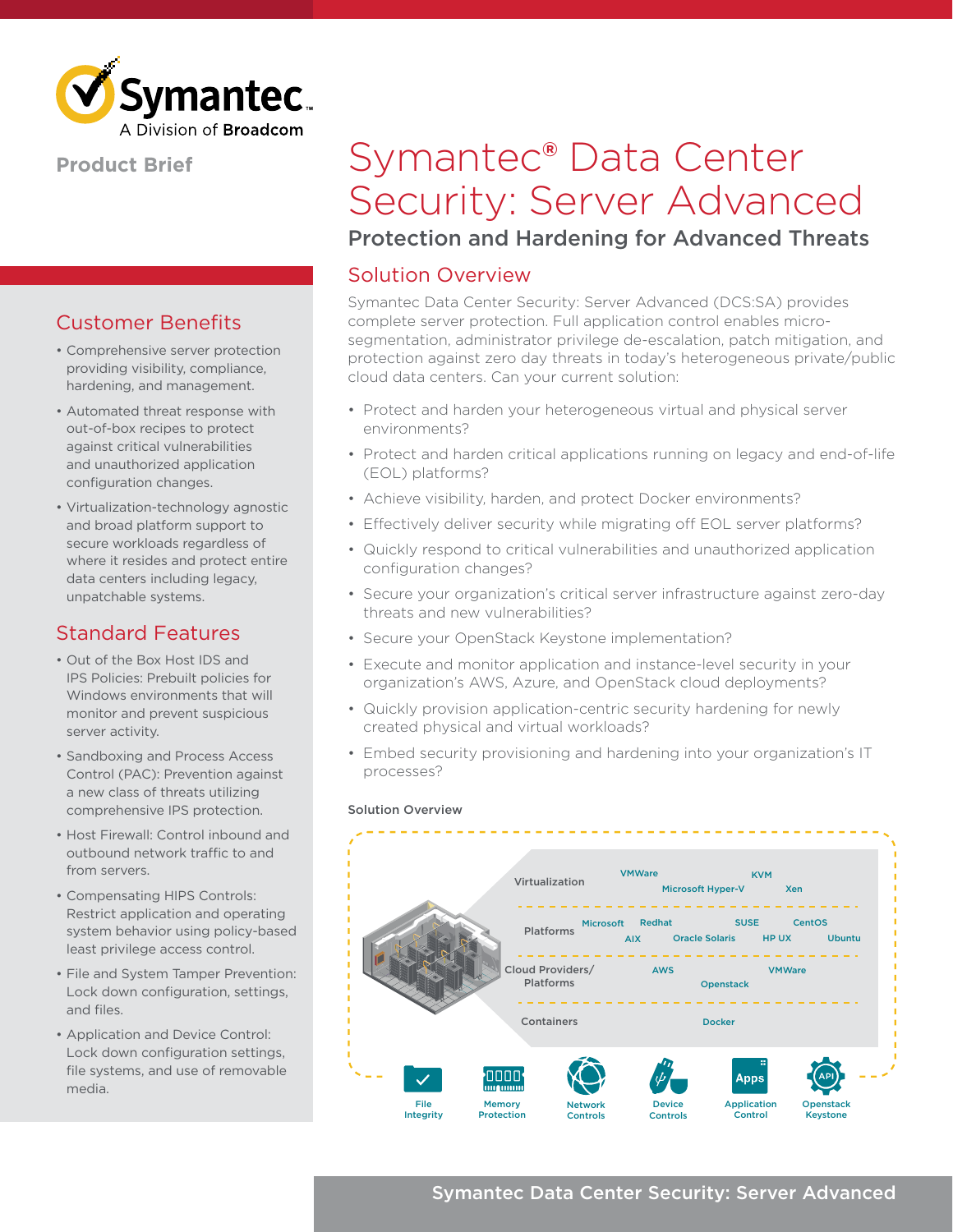## Product Capabilities

- Protect servers from zero-day attacks including an added ability to integrate DCS:SA into the customer's data center toolset to quickly deploy additional monitoring and targeted hardening to applicable servers via REST APIs
- Secure unpatched applications and systems running on legacy and end-of-life platforms
- Monitor and protect physical and virtual data centers using a combination of host-based intrusion detection (HIDS), intrusion prevention (HIPS), and least-privilege access control. Fully instrumented REST API provides corresponding API for all console activities to enable full internal and external cloud automation
- Enable the secure migration and operationally costefficient migration from end-of-life platforms
- Mitigate patching for new and legacy systems
- Enable application and instance level security for public and hybrid cloud deployments
- Gain continuous monitoring of data center infrastructure for cyber security and compliance
- Provide visibility, compliance, hardening, and management of Docker containers
- Simplified policy creation in learn mode helps build rules via automated sandboxing
- Reduce operational costs with the new application centric security groups
- Additional platform support
- Monitor OpenStack Data Center Infrastructure
- Easily identify abnormal event activity and also monitor your key performance indicators using dashboards

Server Advanced also includes all the features in Data Center Security: Server:

- Agentless Network IPS for virtual servers on VMware NSX
- Anti-Malware on vCNS/vShield platforms
- IPv6 support and block list/allow list support in NIPS

## Overview of Symantec Data Center Security Solutions

#### Symantec DCS:SA

Symantec DCS:SA combines agent-less malicious code protection along with intrusion detection, file integrity, and configuration monitoring. Customers are also able to monitor OpenStack-based data centers including configuration changes, access monitoring, and Keystone data.

DCS:SA protects both physical and virtual servers in on-prem, hybrid, and cloud-based data centers by delivering the following:

- Application and protected whitelisting
- Fine-grained intrusion detection and prevention
- File, system and admin lockdown
- File integrity and configuration monitoring

DCS:SA helps minimize time and effort and reduce operational costs by using out of the box monitoring and hardening for most common data center applications. Protect your OpenStack based data centers using file integrity monitoring of all OpenStack modules and with full hardening of the Keystone identity service module.

#### Symantec DCS: Server

Symantec DCS: Server delivers agentless anti-malware, agentless network IPS, in-guest file quarantine, and file reputation services for VMware hosts and virtual guests. It integrates with VMware vCenter and VMware NSX to orchestrate security throughout the lifecycle of the workload.

#### Symantec Cloud Workload Protection (CWP)

Symantec CWP allows enterprises to secure their critical workloads wherever they are—public clouds, private clouds, and physical on-premises data centers all from a single, centralized console. CWP is a native cloud SaaS offering that automates workload security, providing discovery, visibility, and protection against advanced malware and threats across multiple cloud service providers (AWS, Azure, GCP, OCI). Automatic identification of workload security posture and software services, including visibility into infrastructure changes and flow logs, enables automatic policy recommendations and deployment.